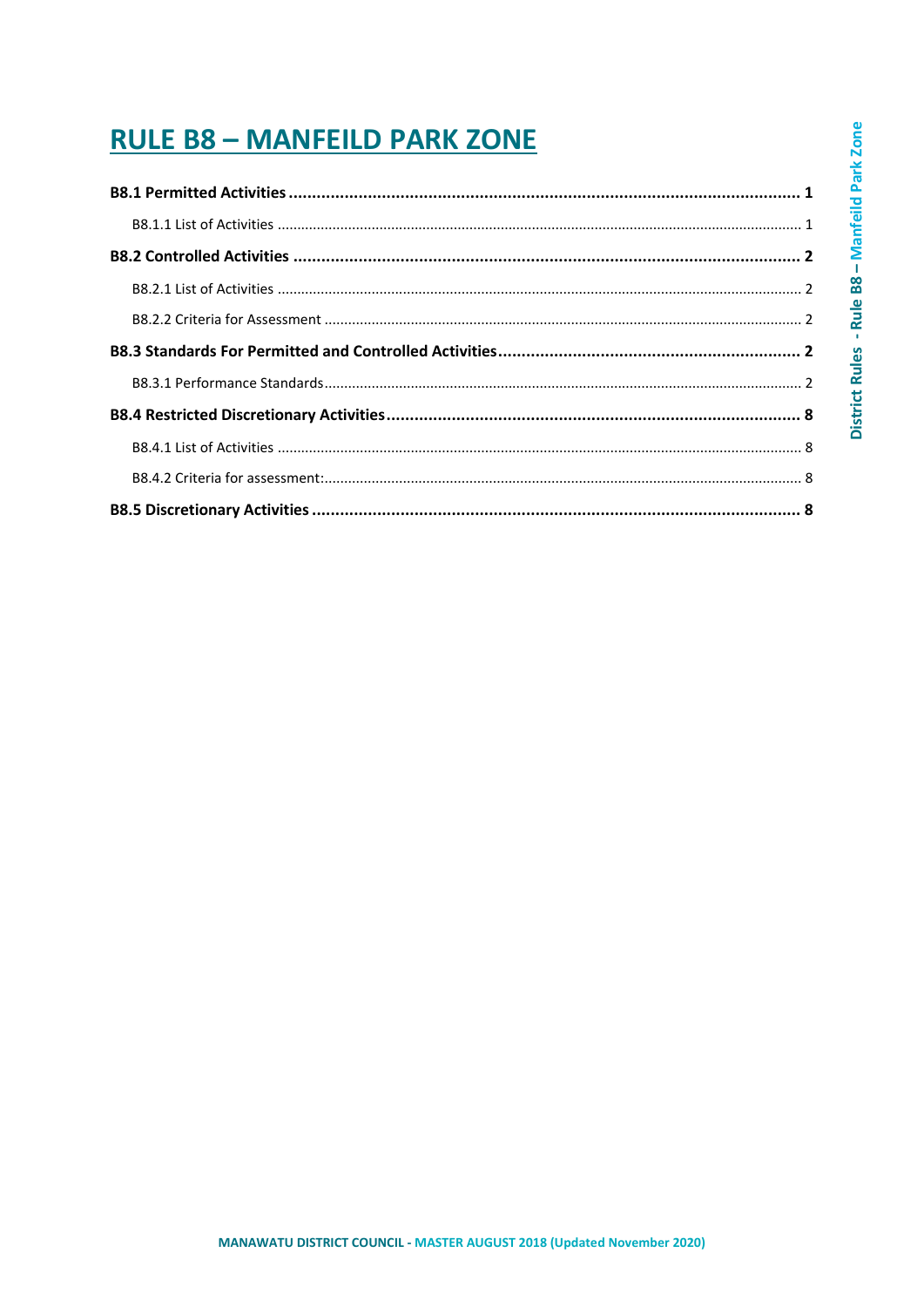*Page Intentionally Left Blank*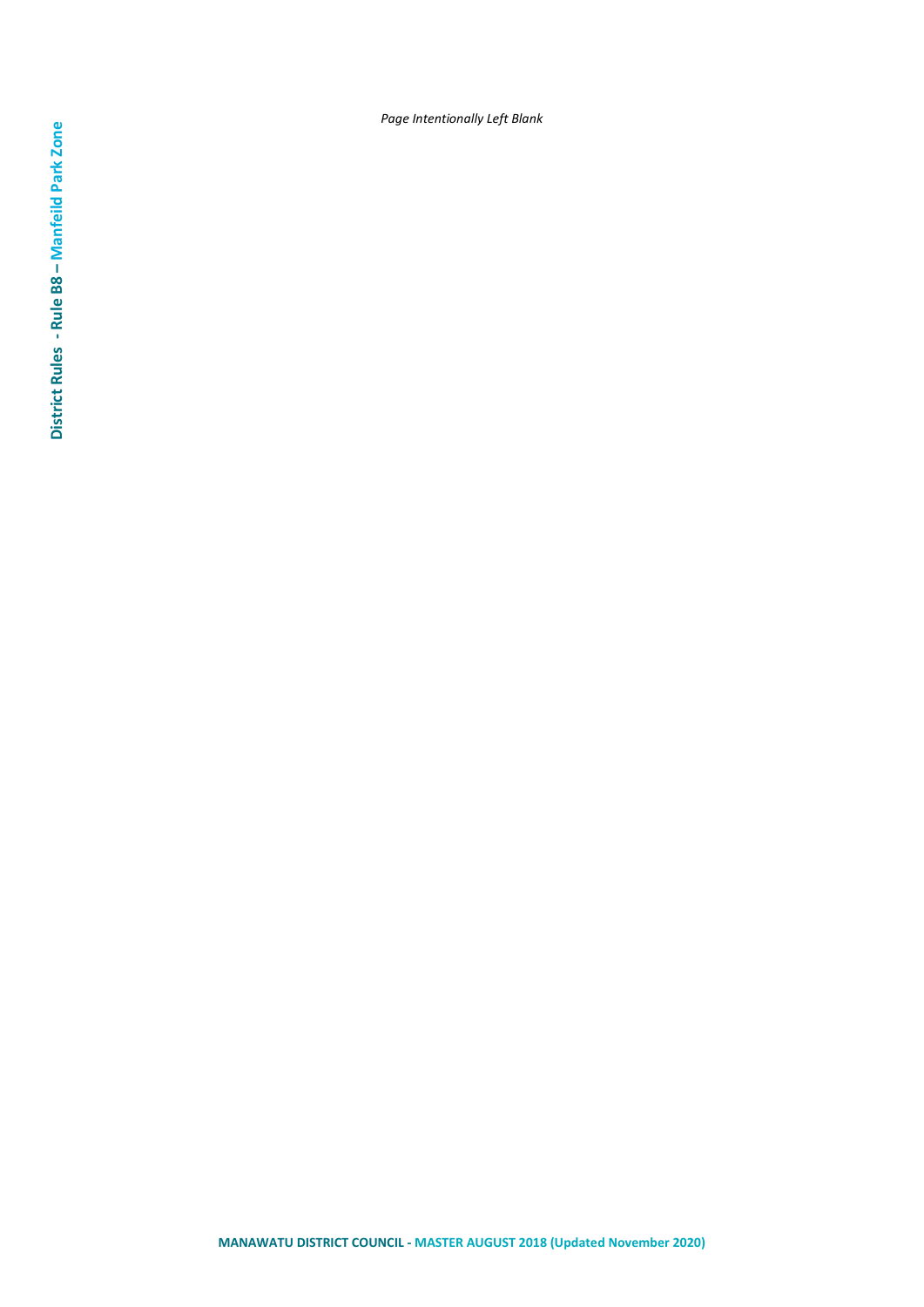# **RULE B8 – MANFEILD PARK ZONE**

(Refer Part 4.15)

NB – Words outlined in bold type below have a specific definition contained in Chapter 2 (Definitions). Some of the activities listed below, particularly those marked MWRC, may also require consent from the **Regional Council**.

## <span id="page-2-0"></span>**B8.1 Permitted Activities**

### <span id="page-2-1"></span>**B8.1.1 List of Activities**

- A) The following are **permitted activities** in the Manfeild Park **Zone** provided that they comply with the standards in Rule B8.3 below:
	- i) **Building**s, structures and land used for the following activities: recreation, sporting and **community events**, entertainment, hospitality; agriculture, horticulture and pastoral activities; shows, conventions, conferences, exhibitions, trade fairs, demonstrations; auctions; and **military exercises**
	- ii) **Building**s and activities associated with the operation and maintenance of Manfeild Park, including administration **offices**
	- iii) Catering activities associated with **permitted activities**
	- iv) **Accessory building**s, structures or **ancillary activities** to **permitted activities**
	- v) **Motor sport activities**, including driver training
	- vi) **Sign**s
	- vii) **Earthworks** which comply with Rules 3D.4.1 and 3D.4.2
	- viii) Car parks
	- ix) Tertiary education activities that are complementary to the facilities at Manfeild Park
	- x) Within the Office Overlay (refer Appendix 8A), **offices** which are complementary to or associated with, activities at Manfeild Park.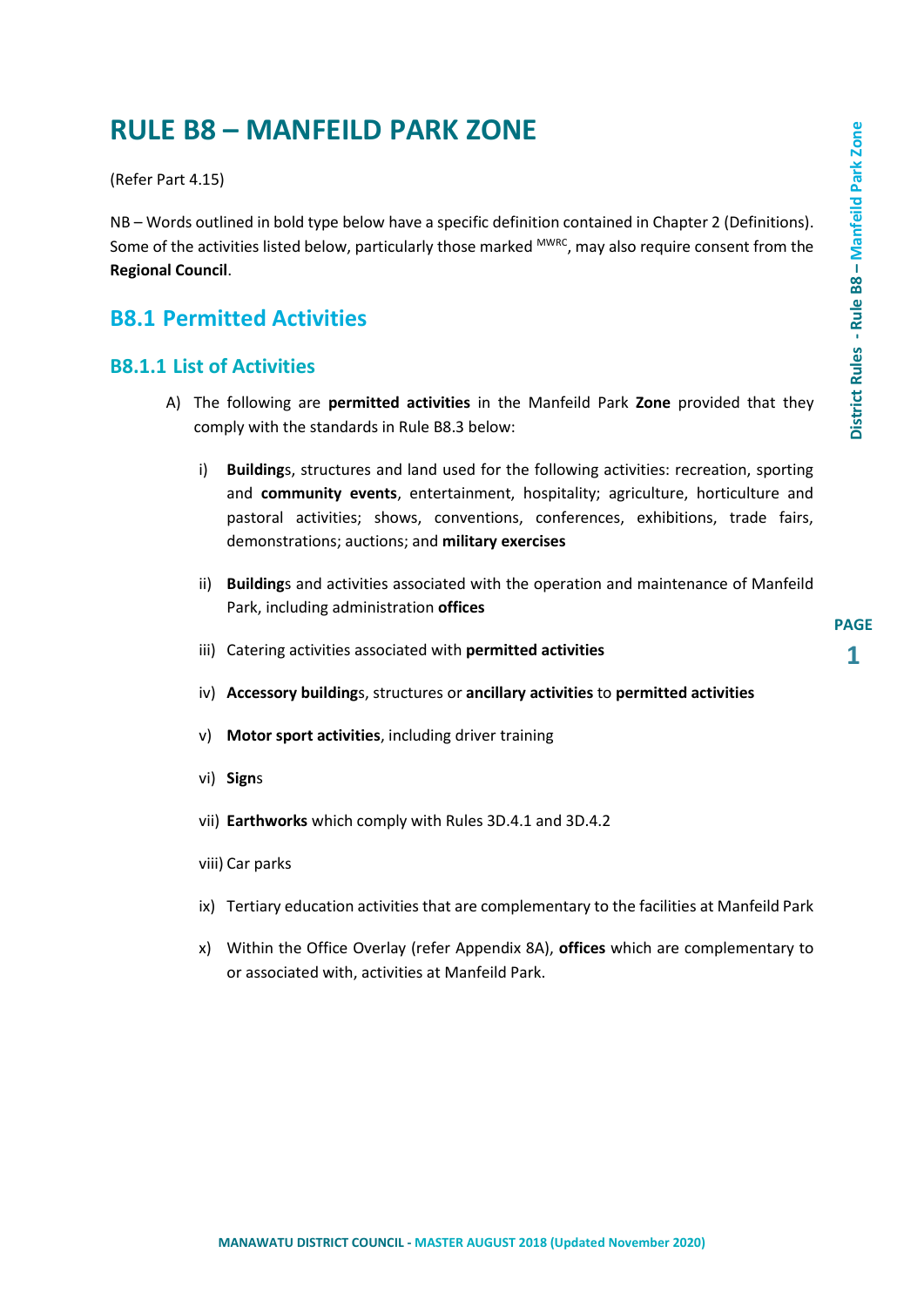## <span id="page-3-0"></span>**B8.2 Controlled Activities**

## <span id="page-3-1"></span>**B8.2.1 List of Activities**

- A) The following are **controlled activities** in the Manfeild Park **Zone** provided that they comply with the standards in Rule B8.3 below:
	- i) Relocating previously used **building**s from another **site**

### <span id="page-3-2"></span>**B8.2.2 Criteria for Assessment**

A) The matters over which **Council** has reserved control and in respect of which conditions may be imposed are set out in Rule A1.3.1.

## <span id="page-3-3"></span>**B8.3 Standards For Permitted and Controlled Activities**

### <span id="page-3-4"></span>**B8.3.1 Performance Standards**

The permitted and **controlled activities** specified above shall comply with the following standards:

#### A) **Height**

- i) Maximum **building height** of 9m, except within the **Building** Overlay (refer Appendix 8A) where the maximum **building height** of 12m applies.
- ii) The maximum height of 15m for lighting pole structures.

#### B) **Building Coverage**

For all **building** construction, alteration and development:

- i) The **building footprint** must not exceed 1,200m², except within the **Building** Overlay (refer to Appendix 8A) where the **building footprint** must not exceed 1,500m².
- ii) The minimum separation distance between **building**s is 6m.
- iii) Within the agricultural and equestrian park a minimum of 80,000m<sup>2</sup> area with sides with a minimum dimension of 200m, must be retained as open space and no **building**s or permanent car parking can be constructed in this area.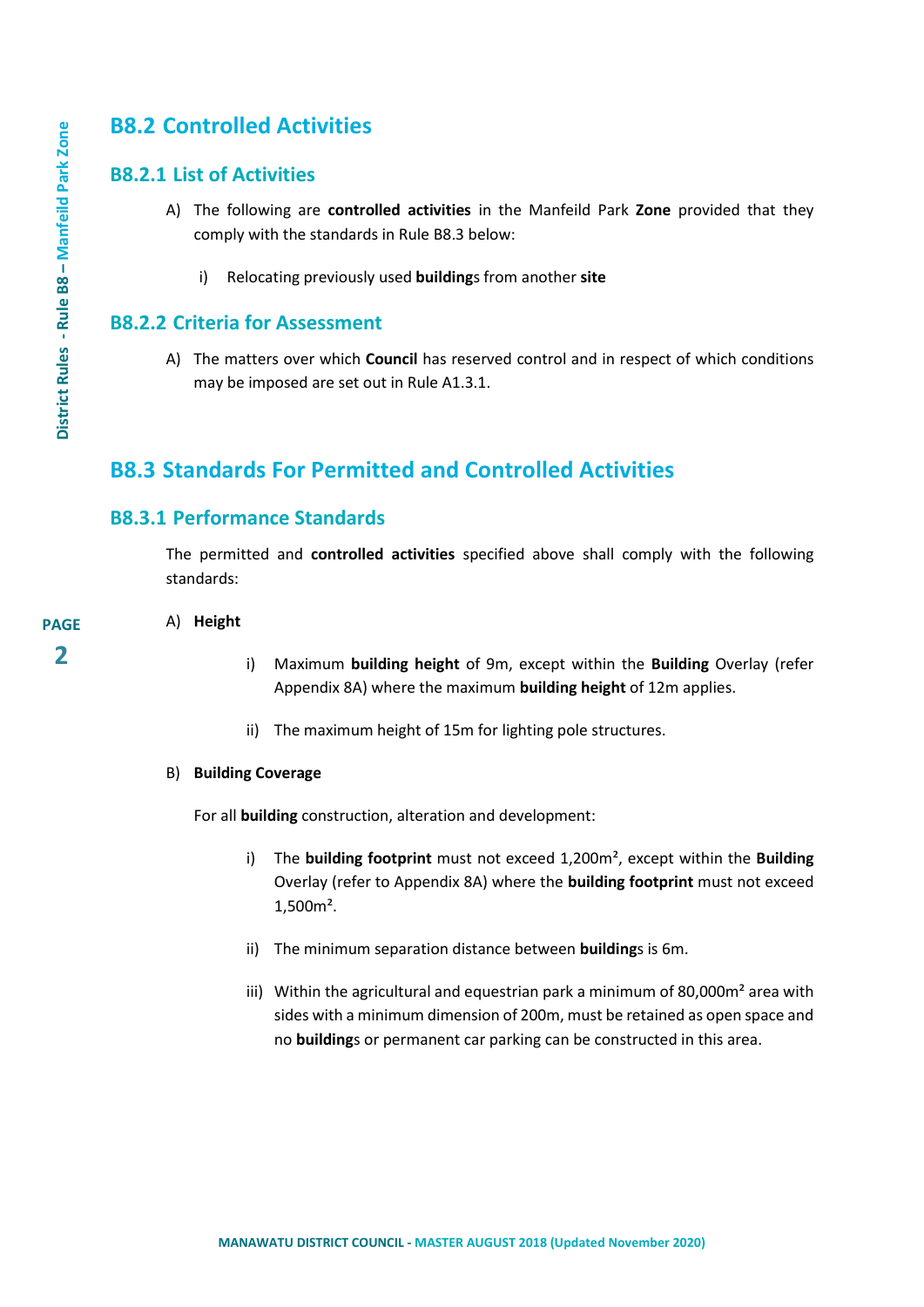#### C) **View Shafts**

i) A view shaft of at least 20m in width that extends into the no-build area within Manfeild Park must be provided, free of **building**s, vegetation, and outdoor storage facilities in those locations shown in Appendix 8A.

#### D) **Yard**s **and Separation Distances**

For all **building** construction, alteration and development:

- i) A **building** setback from Kowhai Park in accordance with Appendix 8A
- ii) A minimum separation distance between **building**s of 6m, except within the **Building** Overlay (refer to Appendix 8A) where no separation distance applies
- iii) A **building** setback of 6m from Kawakawa Road.

#### E) **Landscaping and Screen Planting**

The following shall apply for any **building** construction, alteration and development occurring within the Manfeild Park **Zone**:

- i) Along any new **road**s constructed after 2010 plant a tree every 26m within a 4m x 4m planting box that is capable of growing more than 4m in height and with a truck that can be limbed up to 2m, in accordance with Diagram 1 in Appendix 8B.
- ii) For formed car parking areas with more than 60 car parks, all parks must be bound by a 1.5m wide **landscape strip** that must be planted and maintained with landscaping. This landscaping shall comprise low shrubs and groundcover below 0.75m in height. Every 26m along the **landscape strip** a tree shall be planted that is capable of growing more than 4m in height and with a trunk that can be limbed up to 2m, in accordance with Diagram 2 in Appendix 8B.
- iii) Within a formed car parking area, every 10 car park spaces must be separated by a 2m x 2m landscaping box with planting that is maintained, in accordance with Diagram 2 in Appendix 8B.

NB: The preferred planting species for this **zone** are found in Appendix 8B.

#### F) **Outdoor Storage**

- i) Any outdoor storage area must be screened from view by either a fence, or a wall of not less than 2m in height or dense planting of vegetation capable of growing to 2m in height. Any planting must be maintained.
- G) **Noise**

**Noise Received in Rural Zones and Residential Zones**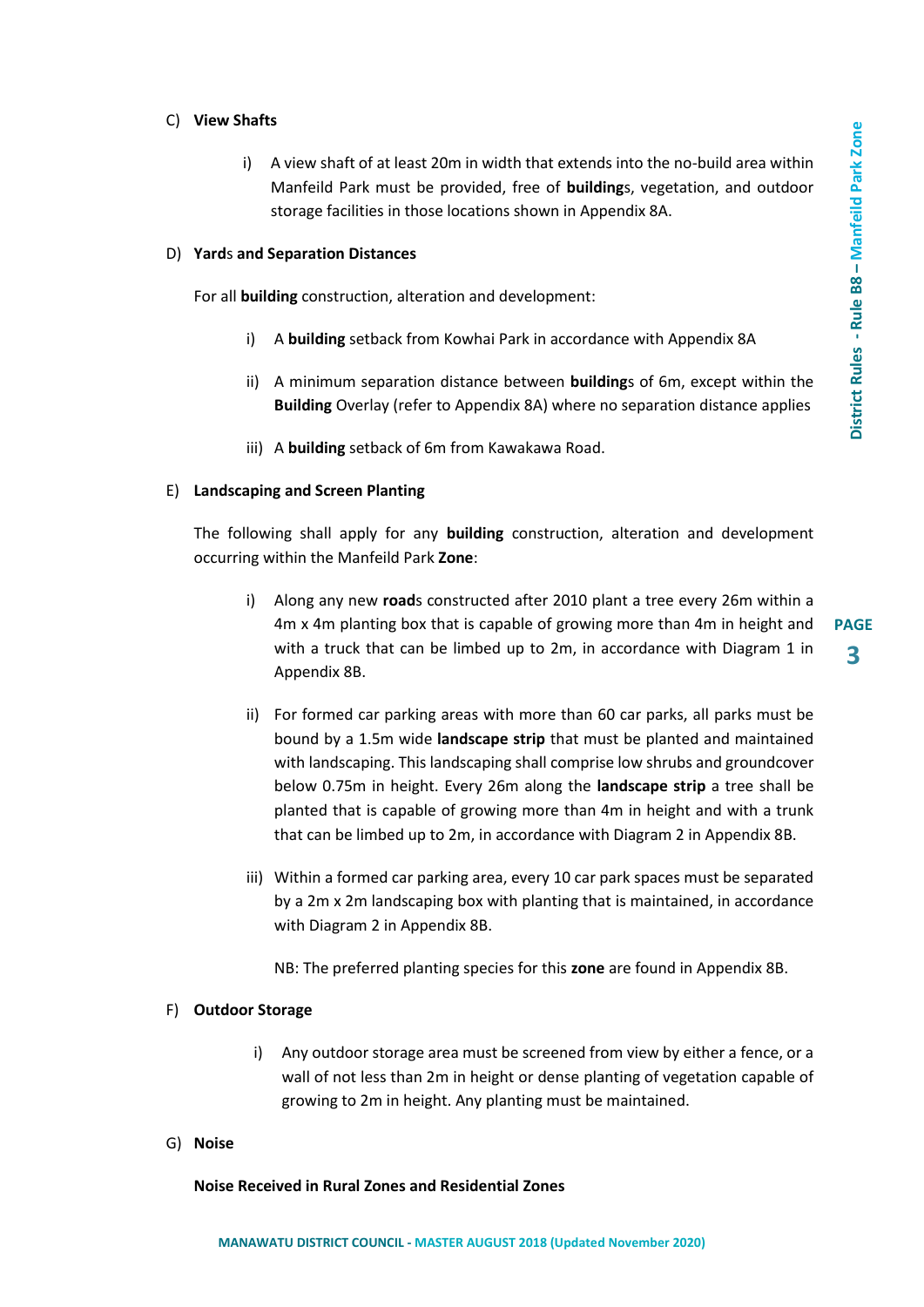i) All activities shall be conducted to ensure that noise shall not exceed the following limits, at any point within the notional boundary of any rural **dwelling** or at any point within the boundary of any **site** zoned Residential:

| 8:00am to 10:00pm                   | 55 dBA $L_{10}$                      |
|-------------------------------------|--------------------------------------|
| 10:00pm to 8:00am the following day | 45 dBA $L_{10}$ and 65 dBA $L_{max}$ |

#### **Noise Received in the Special Development Zone**

ii) All activities shall be so conducted as to ensure that the noise shall not exceed the following limits, at any point within the Special Development **Zone** other than a **site** owned or occupied by the Manfeild Park Trust:

| 8:00am to 10:00pm                   | $65$ dBA $L_{10}$                    |
|-------------------------------------|--------------------------------------|
| 10:00pm to 8:00am the following day | 45 dBA $L_{10}$ and 65 dBA $L_{max}$ |

#### **Motorsport Activities**

iii) Motorsport activities taking place at the Motorsport Park and circuit (that are controlled by reference to separate resource consent conditions), firework displays, crowd noise and the noise of soil preparation and grass mowing are exempt from the noise limits in rules g. and h. above.

#### **Construction Noise**

iv) Construction noise will be managed and controlled using NZS 6803:1999 Acoustics Construction Noise.

#### **Special Events**

- v) For the purpose of rule ii. below, a **special event** is defined as an event that is not a motorsport activity taking place at the Motorsport Park and circuit (that is controlled by reference to separate resource consent conditions) but which otherwise meets the permitted activity status for the **zone** except that it exceeds the noise limits in rules g. and h. above
- vi) The noise limits in rule g. and h. above shall not apply to **special event**s taking place in the Manfeild Park **Zone** provided that the following restrictions are met:
	- a) **Special event**s to not occur on more than 6 days in any 12 month period. For the purpose of this condition, if an event occurs on more than one day then each day is counted
	- b) **Special event**s may take place between 8:00am and 11:00pm provided the event does not exceed 60 dBA LAeq (15min), and between 8:00am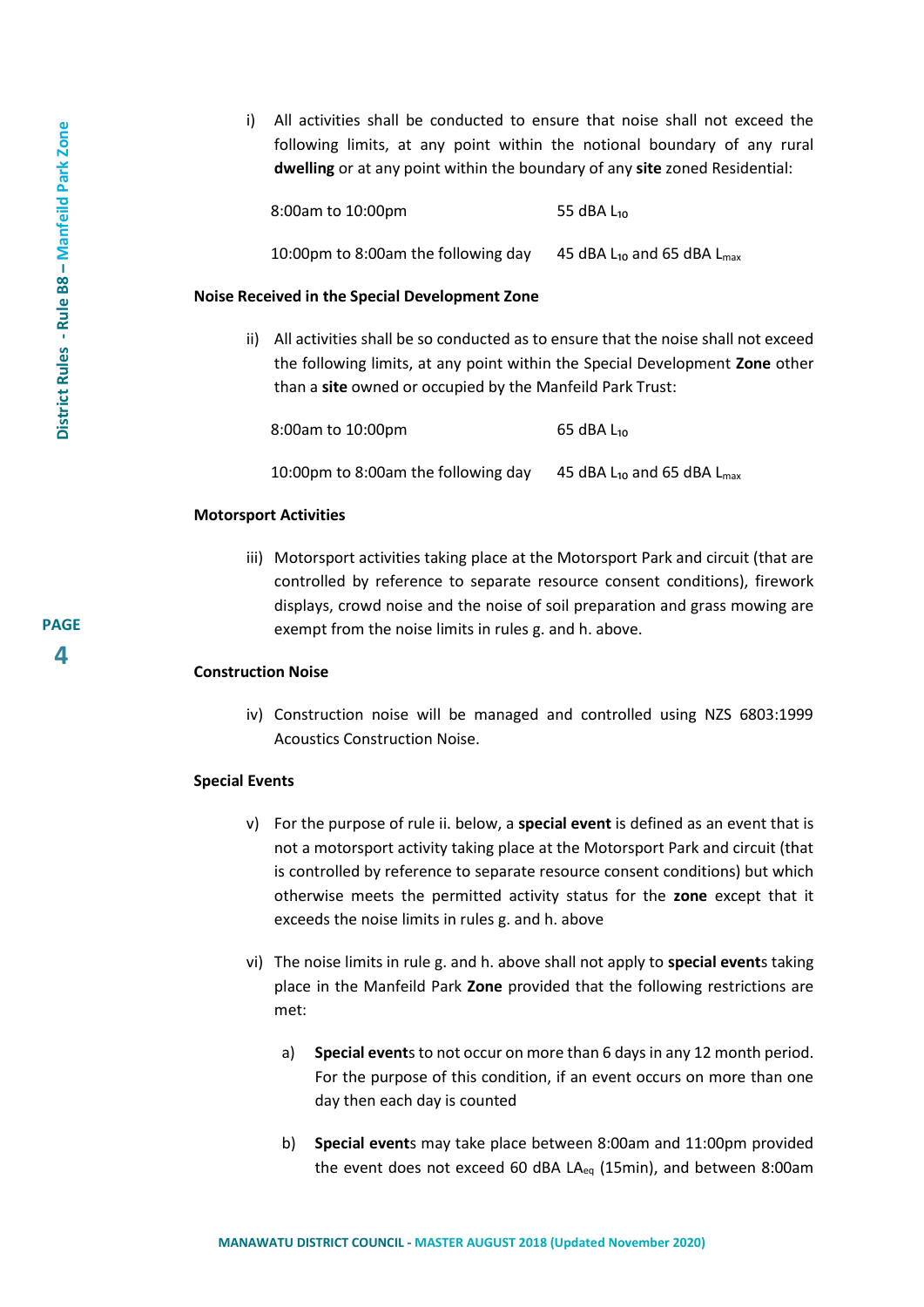and 10:00pm provided the event does not exceed 70 dBA  $LA_{eq}$  (15min). Social events shall not occur outside these hours.

- c) **Special event**s shall not take place between 10:00pm and 8:00am the following day, except that **special event**s on the night of New Year's Eve / New Year's Day must not exceed 70 dBA LAeq (15min) and must not take place between 1:00am and 7:00am on New Year's Day.
- d) Event set-up and pack-up activities may occur within the night time hours provided they comply with the noise limits in rule g. above.
- e) **Special event**s shall not exceed the noise limits of 70 dBA LAeq (15min) at any point within the notional boundary of any rural **dwelling** or at any point within the boundary of any **site** zoned Residential. The measured level(s) shall be compared directly with the applicable noise limits without any adjustments for special audible characteristics.
- f) A notice shall be placed in local newspapers between 7 and 14 days before the event advising that the **special event** is to take place, the times and nature of the event and that higher noise levels are expected.
- g) A noise management plan must be prepared by a suitably qualified person. The noise management plan must demonstrate how noise is to be managed, controlled and monitored if appropriate, and demonstrate that the noise limits will be complied with. This noise management plan shall be submitted to **Council** prior to the event.
- h) A record shall be kept of the above information and provided to **Council** upon request.

#### **Measurement of Noise**

vii) Sound levels shall be measured in accordance with New Zealand Standard NZS6801:1991 Measurement of Sound and assessed in accordance with NZS6802:1991 Assessment of Environmental Sound.

NB: The notional boundary is defined in NZS6801:1991 Measurement of Sound as a line 20 metres from the façade of any rural **dwelling** or the legal boundary where this is closer to the **dwelling**.

#### H) **Effluent Disposal**

i) Adequate provision must be made for disposal of any solid or liquid effluent, and for the hygienic storage of waste matter. MWRC

#### I) **Signs**

Compliance with Rule 3E.4.2 except as provided for in Rule 8.3.1 l) i) to iii) below:

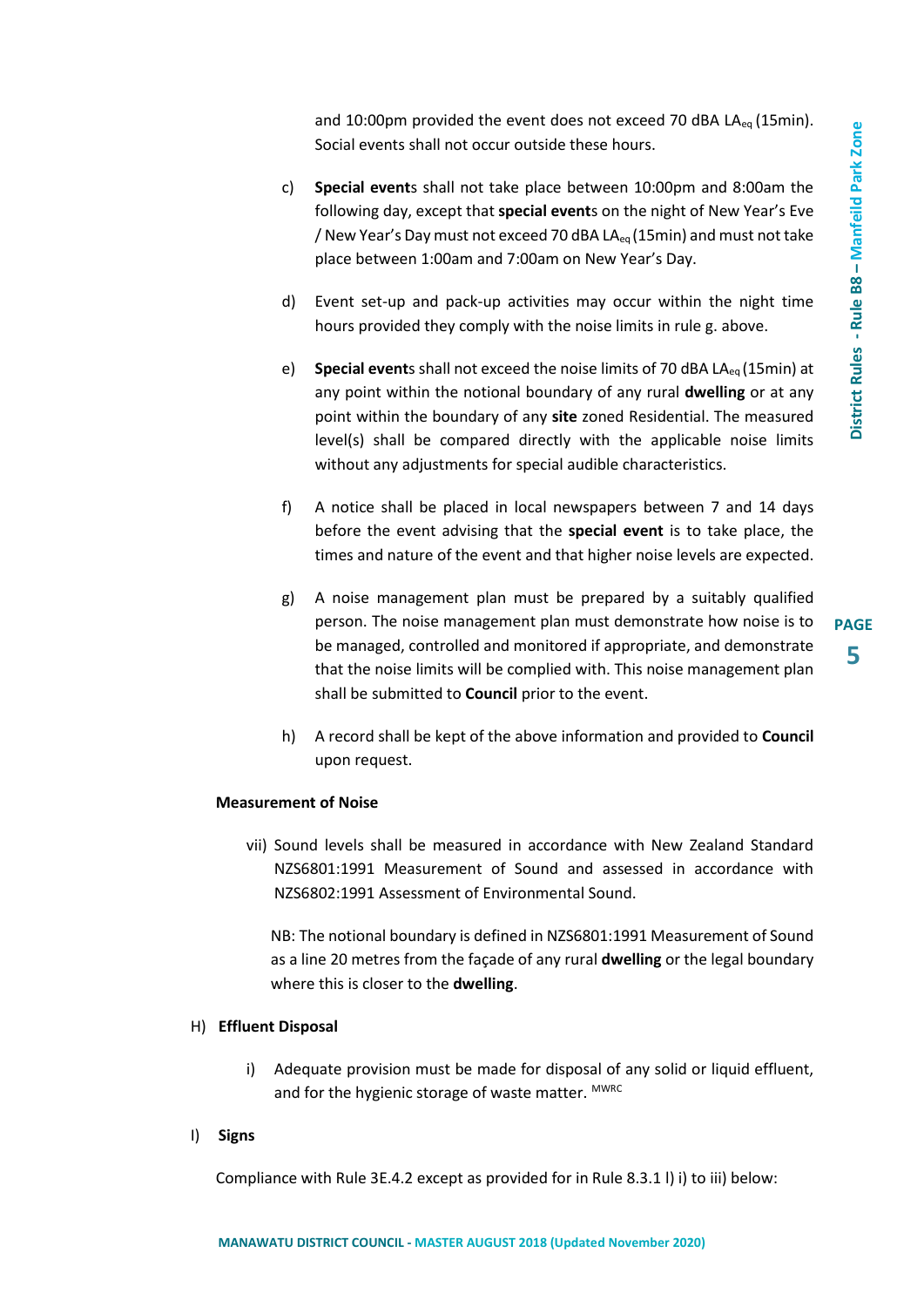- i) One free-standing sign not exceeding 3m<sup>2</sup> for the general advertising of events / activities at Manfeild Park may be erected and maintained onsite at the South Street, Rata Street and Kawakawa Road entry points.
- ii) In addition to the general advertising **sign** allowed by rule i. above, one permanent advertising **sign** of 3m2 in size onsite adjacent to Kawakawa Road and South Street indicating current or forthcoming events.
- iii) Traffic **sign**s, or **sign**s showing the name of the **road**, number of the premises or the location, timetable or other details of any utility or public facility.

#### J) **Glare**

- i) No artificial lighting shall be installed in a manner that results in adverse **effect**s to **road** users or adjacent residential properties.
- ii) No artificial lighting associated with activities at Manfeild Park must spill beyond the **site** boundary after 10:30pm.

#### K) **Car Parking**

- i) Any **building** construction, alteration or development must provide car parking in accordance with Rule 3B.4.5 of the District Plan.
- ii) An Overall Traffic Management Plan must be put in place and implemented for all events within Manfeild Park. The plan must be submitted to **Council** for approval prior to the event and include:
	- a) All access points including their hierarchy and use (main access, overspill parking areas and access, and participants' access)
	- b) Permanent internal signage, identifying permanent and overspill parking areas and exit points
	- c) A plan detailing all parking associated with the Park activities. Permanent car parking should be clearly marked and overspill or temporary parking areas should be identified. If overspill parking locations change per event, the different areas used should be identified and related to those specific events
	- d) How traffic will be managed when there are simultaneous events at Manfeild Park.
- iii) An event-specific Traffic Management Plan shall be in place and implemented for all events where over 5,000 people are anticipated, including where more than one event is occurring at Manfeild Park at the same time on the same day. The event-specific Traffic Management Plan must be submitted to **Council** for approval prior to the event and include: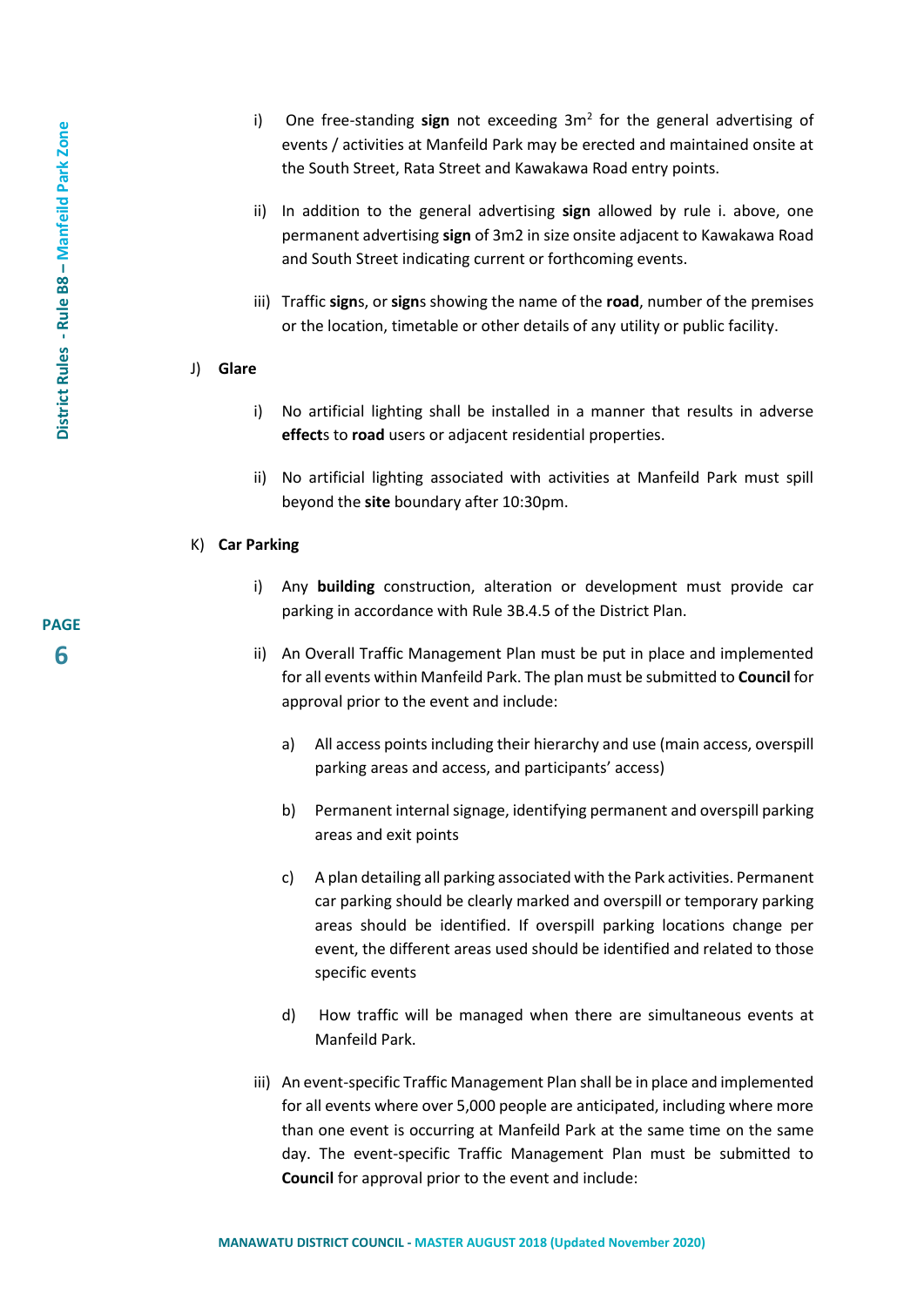- a) All proposed temporary traffic **sign**s, including diversions and **directional signs**
- b) Any required **road** closures
- c) All accesses proposed for use at a specific event, including emergency vehicle, participants, visitors and overspill access points.

#### L) **Access to Roads**

- i) Any vehicle crossing proposed along Kawakawa Road must be located 50m apart. Any crossings within this distance must be joined to form one access.
- ii) Vehicle crossings constructed to arterial **road**s defined in Appendix 3B.1 shall meet the following standards:
	- a) Such vehicle crossings shall only be constructed if there is no alternative legal access to another **road**
	- b) The minimum sight distance to and from the vehicle crossing shall comply with the criteria in Appendix 3B.3
	- c) The location of the crossing shall comply with Appendix 3B.3

- d) Use of the crossing shall not exceed 100 car equivalent vehicle movements per day
- e) If use of the vehicle crossing exceeds 30 car equivalent vehicle movements per day, the vehicle crossing shall be formed to the standards shown in Appendix 3B.4
- f) Car equivalent vehicle movements shall be calculated using Appendix  $2C$

NB: Constructing vehicle crossings may also require the approval of the **road** controlling authority.

#### M) **Fencing**

i) Any fencing between the Manfeild Park **Zone** and the Special Development **Zone** must be constructed out of material that does not restrict the views into and out of Manfeild Park.

#### N) **Office Overlay**

i) Any **building** construction, alteration or development within the Office Overlay shown in Appendix 8A must comply with the performance standards specified in the Special Development **Zone** Rule B9.3.1.